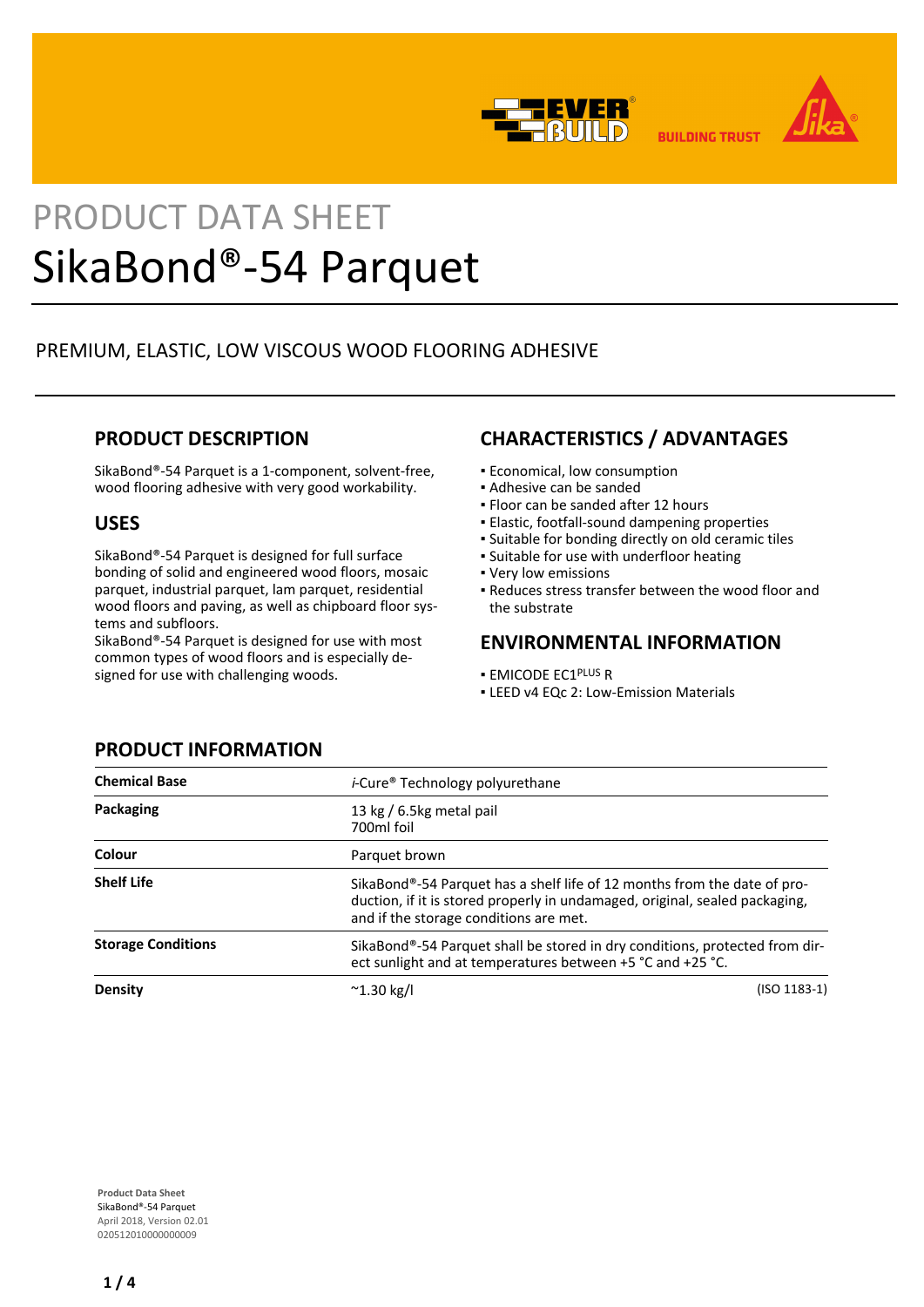| <b>TECHNICAL INFORMATION</b> |                                                        |             |  |
|------------------------------|--------------------------------------------------------|-------------|--|
| <b>Shore A Hardness</b>      | $\approx$ 35 (after 28 days)                           | (ISO 868)   |  |
| <b>Tensile Strength</b>      | $^{\sim}$ 1.5 N/mm <sup>2</sup>                        | (ISO 37)    |  |
| <b>Elongation at Break</b>   | $^{\sim}500\%$                                         | (ISO 37)    |  |
| <b>Shear Strength</b>        | $\sim$ 1.5 N/mm <sup>2</sup> (1 mm adhesive thickness) | (ISO 17178) |  |
| <b>Service Temperature</b>   | +5 °C min. / +40 °C max.                               |             |  |

# **APPLICATION INFORMATION**

| Consumption                       | <b>Full Surface Bonding</b>                                                                                                                                                                                                                                                                                                                                                                                                                                         |                                                                                                                                                                                                               |                                          |  |  |  |
|-----------------------------------|---------------------------------------------------------------------------------------------------------------------------------------------------------------------------------------------------------------------------------------------------------------------------------------------------------------------------------------------------------------------------------------------------------------------------------------------------------------------|---------------------------------------------------------------------------------------------------------------------------------------------------------------------------------------------------------------|------------------------------------------|--|--|--|
|                                   | <b>Type of Wood Floor</b>                                                                                                                                                                                                                                                                                                                                                                                                                                           | Consumption                                                                                                                                                                                                   | <b>Notched Trowel</b>                    |  |  |  |
|                                   | Lam parquet, mosaic<br>parquet and industrial<br>parquet                                                                                                                                                                                                                                                                                                                                                                                                            | 600-800 g/m <sup>2</sup>                                                                                                                                                                                      | B3 (TKB Germany)                         |  |  |  |
|                                   | Engineered wood strips 700-900 g/m <sup>2</sup><br>and planks, lam and<br>mosaic parquet                                                                                                                                                                                                                                                                                                                                                                            |                                                                                                                                                                                                               | B6 (TKB Germany)<br>SC+ MB (US Standard) |  |  |  |
|                                   | Solid wood, engin-<br>eered long-strips and<br>panels, industrial par-<br>quet, other residential<br>wood floors and pav-<br>ing, chipboard                                                                                                                                                                                                                                                                                                                         | 800-1000 g/m <sup>2</sup>                                                                                                                                                                                     | B11 (TKB Germany)<br>P5 (US Standard)    |  |  |  |
|                                   | For bonding long or wide boards, or when working on uneven substrates, it<br>may be necessary to use a notched trowel with bigger notches to ensure<br>that a sufficient amount of SikaBond®-54 Parquet is applied to provide a<br>uniform adhesive surface and for preventing hollow sections i.e. without<br>full surface bond.<br>For substrates primed with Sika® Primer MR Fast or Sika® Primer MB, the<br>consumption of SikaBond®-54 Parquet may be reduced. |                                                                                                                                                                                                               |                                          |  |  |  |
| <b>Sag Flow</b>                   | marks.                                                                                                                                                                                                                                                                                                                                                                                                                                                              | SikaBond®-54 Parquet spreads very easily whilst maintaining stable trowel                                                                                                                                     |                                          |  |  |  |
| <b>Ambient Air Temperature</b>    |                                                                                                                                                                                                                                                                                                                                                                                                                                                                     | +15 °C min. / +35 °C max.                                                                                                                                                                                     |                                          |  |  |  |
| <b>Relative Air Humidity</b>      | 40 % min. / 70 % max.                                                                                                                                                                                                                                                                                                                                                                                                                                               |                                                                                                                                                                                                               |                                          |  |  |  |
| <b>Substrate Temperature</b>      |                                                                                                                                                                                                                                                                                                                                                                                                                                                                     | During laying and until SikaBond®-54 Parquet has fully cured, the substrate<br>and ambient temperatures shall be between +15 °C and +35 °C without,<br>and between +20 °C and +35 °C with, underfloor heating |                                          |  |  |  |
| <b>Substrate Moisture Content</b> | <b>Type of screed</b>                                                                                                                                                                                                                                                                                                                                                                                                                                               | Use without under-<br>floor heating                                                                                                                                                                           | Use with underfloor<br>heating           |  |  |  |
|                                   | Cement screeds                                                                                                                                                                                                                                                                                                                                                                                                                                                      | 2.0 % CM                                                                                                                                                                                                      | 1.8 % CM                                 |  |  |  |
|                                   | Anhydrite screeds                                                                                                                                                                                                                                                                                                                                                                                                                                                   | 0.5 % CM                                                                                                                                                                                                      | 0.3 % CM                                 |  |  |  |
|                                   | Magnetite flooring                                                                                                                                                                                                                                                                                                                                                                                                                                                  | 3–12 % CM <sup>1</sup>                                                                                                                                                                                        | 3-12 % CM 1                              |  |  |  |
|                                   | 1 Depending on the organic content<br>Note: These values are only indicative. The actual permissible substrate<br>moisture content depends on the specific screed composition. For all mois-<br>ture contents, the quality of the substrates and surfaces, always follow the<br>guidelines of the wood flooring manufacturer.                                                                                                                                       |                                                                                                                                                                                                               |                                          |  |  |  |
| <b>Curing Rate</b>                |                                                                                                                                                                                                                                                                                                                                                                                                                                                                     | $^{\sim}$ 4.0 mm/24 hours (23 °C / 50 % r.h.)                                                                                                                                                                 |                                          |  |  |  |
| Skin Time / Laying Time           |                                                                                                                                                                                                                                                                                                                                                                                                                                                                     | ~60 minutes (23 °C / 50 % r.h.)                                                                                                                                                                               |                                          |  |  |  |

**Product Data Sheet** SikaBond®-54 Parquet April 2018, Version 02.01 020512010000000009

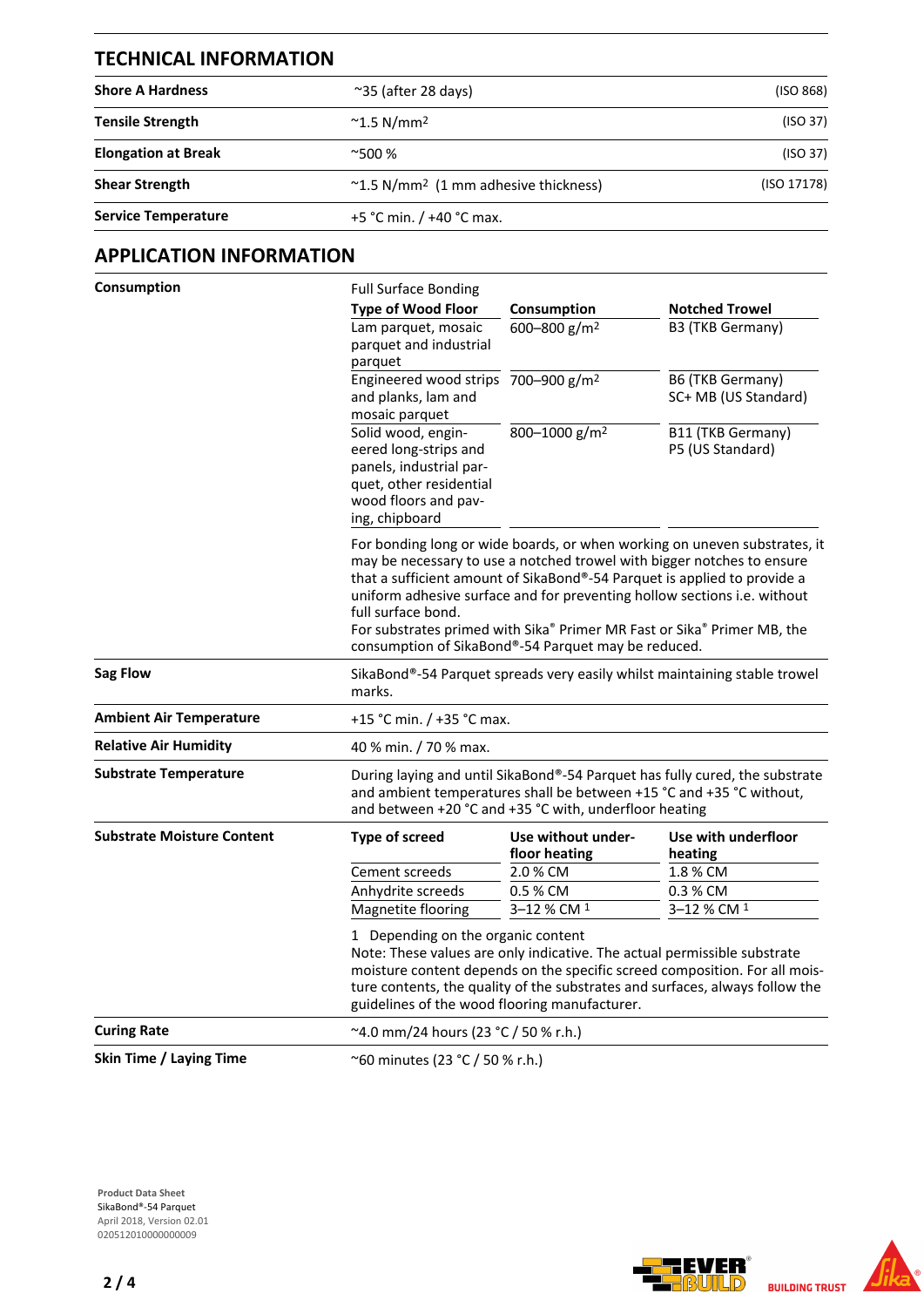## **APPLICATION INSTRUCTIONS**

For the application of SikaBond®-54 Parquet all generally accepted rules for wood flooring installation apply. For further information, please refer to the Method Statement "Full Surface Bonding".

#### **SUBSTRATE PREPARATION**

- The substrate must be clean, dry, sound and homo-▪ geneous, free from oils, grease, dust and loose or friable particles. Paint, cement laitance and other poorly adhering contaminants must be removed.
- Concrete and/or cement screeds must be ground and thoroughly cleaned with an industrial vacuum.
- Anhydrite screeds, including flowable anhydrite screeds must be ground and thoroughly cleaned with an industrial vacuum shortly before bonding with the adhesive starts.
- **Broadcast mastic asphalt must be primed with Sika®** Primer MR Fast or Sika® Primer MB. For the instructions for use, please refer to the corresponding Product Data Sheet.
- **Glazed ceramic and old existing ceramic tiles must be** degreased and cleaned with Sika® Aktivator-205, or the tile surfaces must be ground and then thoroughly cleaned with an industrial vacuum.
- Wood and/or gypsum boards (e.g. chipboard, ply-▪ wood) must be glued and/or screwed to the substructure in order to be fixed to the substrate. For floating dry-floors, contact Sika technical service.
- For other substrates contact our Sika technical ser-▪ vice for advice and assistance.
- SikaBond®-54 Parquet can be used without priming on cement based floors, anhydrite floors, chipboards, concrete and ceramic tiles.
- For broadcasted mastic asphalt, cement based floors with excessive moisture content and use over old adhesive residues or on weak substrates use Sika® Primer MB. For detailed instructions contact Sika technical service.

#### **APPLICATION METHOD / TOOLS**

SikaBond®-54 Parquet is applied directly from the pail to properly prepared substrates and uniformly spread with a notched trowel.

Press the wood floor pieces firmly into the adhesive so that the wood floor underside is completely covered with the adhesive. The pieces can then be joined together using a hammer and an impact block. Many types of wood floors also have to be tapped into position from above. A distance of 10−15 mm from the wall to the wood floor must be maintained. The floor can be walked on and/or sanded 24 to 48 hours after installation (23 °C / 50% r.h. up to 1 mm adhesive thickness depending on the environmental conditions and adhesive layer thickness). Fresh, uncured adhesive on the wood floor surface must be removed immediately with a clean cloth and if necessary also cleaned with Sika® Remover-208 or Sika®TopClean-T. Always test wood floor surfaces for compatibility with Sika® Cleaner-208 before use. The guidelines of the wood floor manufacturer apply.

#### **CLEANING OF TOOLS**

Clean all tools and application equipment immediately after use with Sika® Remover-208 and/or Sika® Top-Clean T. Once cured, residual material can only be removed mechanically.

## **FURTHER DOCUMENTS**

- Safety Data Sheet
- Pre-treatment Chart Sealing and Bonding
- Method Statement "Full Surface Bonding"

## **LIMITATIONS**

- SikaBond®-54 Parquet is only suitable for use by pro-▪ fessional wood floor applicators.
- **For good workability, the adhesive temperature shall** be ≥ +15 °C.
- For proper curing of the adhesive, sufficient ambient humidity / moisture is necessary.
- A preliminary adhesion test is necessary before any application on glazed tiles.
- **Before wood floors may be installed in non-insulated** areas, such as basements or other areas without a damp proof membrane, Sikafloor® EpoCem must be applied and sealed with Sika® Primer MB to control the moisture. For detailed instructions, contact Sika technical service.
- For use with chemically pre-treated types of wood floors (e.g. those produced or treated with ammonia, wood stain, timber preservative) and woods with a relatively high oil content, SikaBond®-54 Parquet is only to be used with the written agreement of Sika technical service.
- Do not use on polyethylene (PE), polypropylene (PP), polytetrafluoroethylene (PTFE / Teflon), and other similar plasticized synthetic materials.
- Some other floor priming materials can negatively in-▪ fluence the adhesion of SikaBond®-54 Parquet (pretrials recommended).
- SikaBond®-54 Parquet is designed as a wood floor bonding adhesive. When laying parquet type wood floors without tongued and grooved joints, e.g. mosaic parquet floors, avoid the wood floor adhesive extruding into the joints between the wood pieces.
- Avoid contact between any wood surface sealer coat-▪ ings and adhesive. However, if direct contact with the adhesive is unavoidable, then the compatibility must be checked and confirmed before use of any coatings. For further information and advice contact SIka technical service.
- Do not expose uncured SikaBond®-54 Parquet to alcohol containing products as they may interfere with the curing reaction.
- **For further information and advice, please contact** Sika technical service.

## **VALUE BASE**

All technical data stated in this Data Sheet are based on laboratory tests. Actual measured data may vary due to circumstances beyond our control.